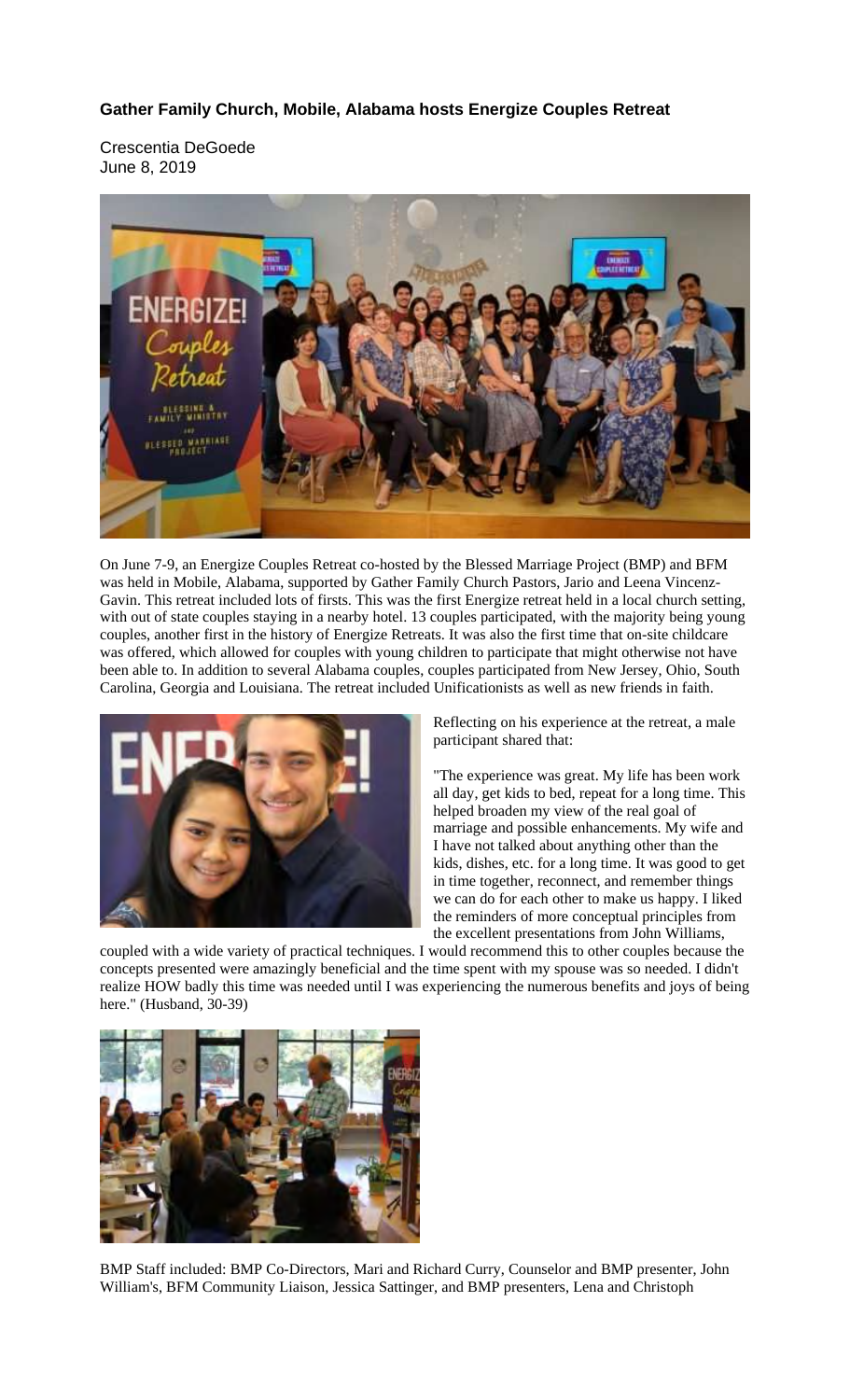Yasutake.



Gather Family Church Pastors Leena and Jario expressed that, "The retreat offered a nice balance of marriage enrichment presentations, discussions, application and fun. Couples were able to take a good look at their relationship and share their deepest hearts together. John William's spoke with passion and engaged the audience with tremendous heart, life experience and lots of relevant examples. Mari and Richard Curry did a fantastic job emceeing, being vulnerable up front and demonstrating different scenarios. The Sex, Health and Happiness presentation and discussion by gender facilitated by Lena and Christoph Yasutake

via Zoom was also a big hit! Participants found Lena and Christoph to be so engaging and warm. They made it comfortable and fun to talk about what can often be an awkward topic."



Another first was that the local Sunday Service was incorporated into the retreat. Retreat participants joined Gather Family Church's Sunday Service, and John William's gave a sermon on Applying Real Love in Marriage. This made it possible for local community members who weren't able to participate in the retreat to catch the spirit of the retreat and receive some marriage guidance.



There were lots of positive reflections from participant couples about their experience. Here are

"I am very grateful that my wife and I could attend this marriage retreat. The content reminded me greatly of the Level 3 Blessing Workshop material, in a very good way, allowing my wife and I to revisit and strengthen those skills like active listening, raising the water level, and communicating about topics like sex and finances! It was refreshing and made me cry seeing/hearing from happy couples who I believe are living like

the presentations encouraged. Thank you, especially to John Williams." (Husband, 20-29)



"The opportunity to be together with my spouse away from children to listen to entertaining and inspiring information was great. We needed this time! The energy and flow and relaxed environment were awesome." (Wife, 30-39)